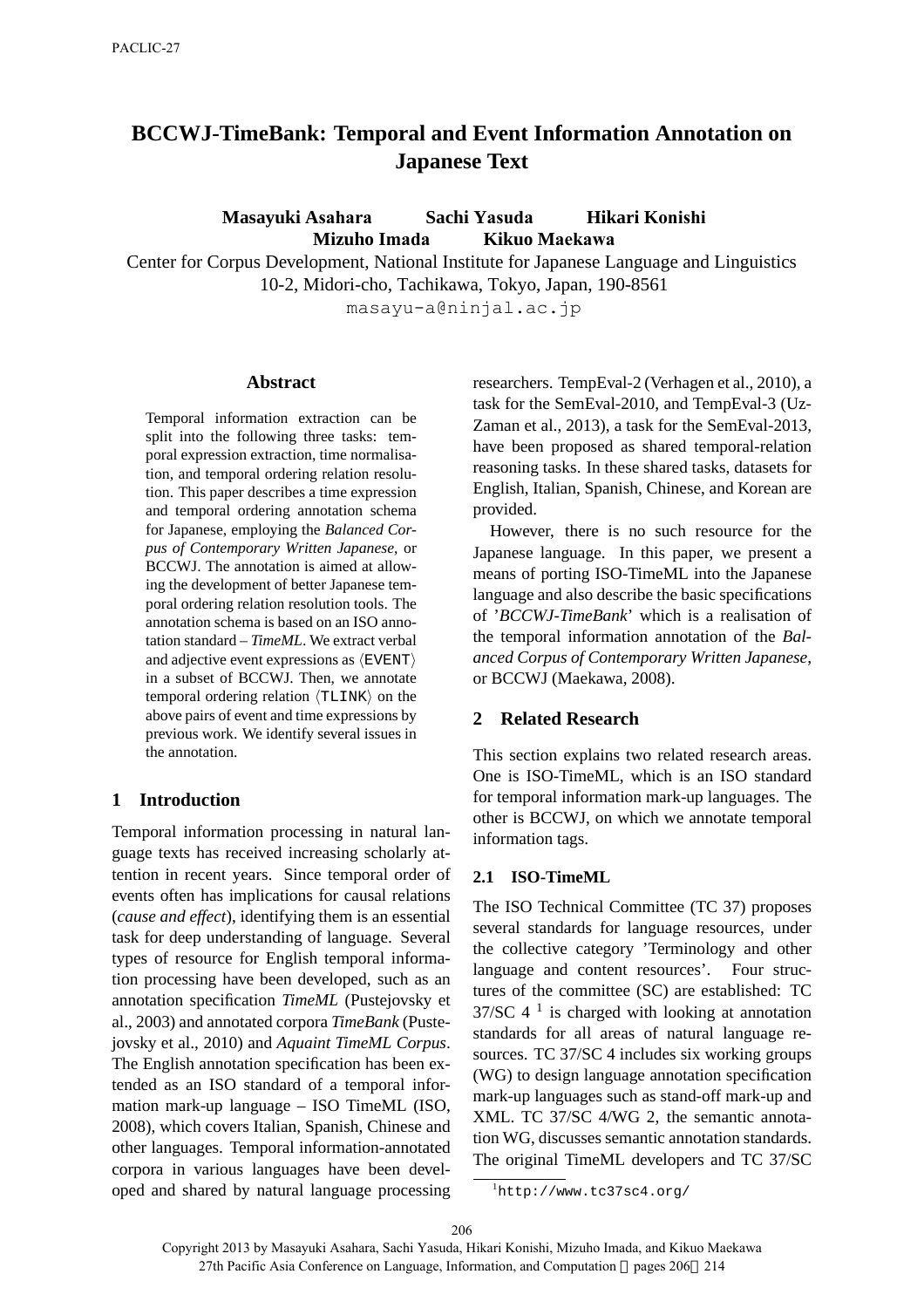4/WG 2 defined ISO-TimeML as Semantic Annotation Framework(SemAF)-Time (ISO-24617- 1:2012) within the context of TC 37/SC 4.

TimeML and ISO-TimeML define four types of entities — *⟨*TIMEX3*⟩*, *⟨*EVENT*⟩*, *⟨*MAKEINSTANCE*⟩*, and *⟨*SIGNAL*⟩*. The *⟨*TIMEX3*⟩* tag specifies various attributes of time expressions, such as tid, type, quant, freq, mod, and value. The time expressions are categorised into four types: DATE, TIME, DURATION, and SET. The attribute @value includes the normalised values of the time expressions in a machine-readable format. The *⟨*EVENT*⟩* tag specifies various attributes of event expressions, including the class of the event, tense, grammatical aspect, polarity, and modal information. The *⟨*MAKEINSTANCE*⟩* tag presents the event instances expressed by *⟨*EVENT*⟩*-tagged expressions. Finally, the *⟨*SIGNAL*⟩* tag annotates elements to indicate how temporal objects are related amongst themselves.

TimeML and ISO-TimeML also define several types of links. Among these, *⟨*TLINK*⟩* expresses temporal order among instances of time expressions and/or event expressions.

# **2.2 BCCWJ**

BCCWJ was publicly released in 2011 by NINJAL , Japan. It consists of three sub-corpora: 'Publication', 'Library', and 'Special purpose'. 'Publication' consists of samples extracted randomly from the whole body of books, magazines, and newspapers published during 2001-2005. 'Library' consists of randomly extracted samples in circulation in libraries in the period 1986-2005. Finally, the 'Special purpose' sub-corpus consists of several mini-corpora without any statistical sampling method being used. It includes text from Yahoo! Answers, Yahoo! Blogs, white papers, and school textbooks. The total size of BCCWJ is about 100 million words.

The part of BCCWJ called 'CORE' , manually annotates word boundaries, base phrase boundaries, and morphological information. CORE consists of six registers in 'Publication' and 'Special purpose': books (PB), magazines (PM), and newspapers (PN) from 'Publication', and Yahoo! Answers (OC), Yahoo! Blogs (OY), and white papers (OW) from 'Special purpose'. The size of CORE is about 1.3 million words.

CORE has received linguistic annotations from

several research institutes (e.g. for syntactic dependency structures, by NAIST and NINJAL; predicate-argument relations, by NAIST, named entities by TITECH , modality, by Tohoku and Yamanashi Universities; Japanese framenet , by Keio University, and so on). The CORE samples are split into annotation priority sets from A to E to allow the annotations to overlie as much as possible. Table 1 shows the basic statistics and priority sets of BCCWJ CORE. The word unit is based on the 'Short Unit Word', UniDic standard (Den et al., 2008); UniDic is a lexicon for Japanese morphological analysis.

# **3 Specification for Japanese Temporal Information Annotation**

This section presents a specification for Japanese temporal information annotation. The annotation is realised as BCCWJ-TimeBank. The specification is based on TimeML (Pustejovsky et al., 2003) and adapted to the Japanese language. Figure 1 shows an example of the annotation. Below, we overview the specification of TimeML tags: *⟨*TIMEX3*⟩* for temporal expressions, *⟨*EVENT*⟩* and *⟨*MAKEINSTANCE*⟩* for event expressions, and  $\langle TLINK \rangle$  for temporal ordering. We also mention other tags which we exclude from Japanese temporal information annotation.

### **3.1** *⟨*TIMEX3*⟩*

The target temporal expressions of *⟨*TIMEX3*⟩* are DATE, TIME, DURATION, and SET by @type. We do not permit any nests of *⟨*TIMEX3*⟩* . We clip the expressions by character-based since Japanese does not have word delimitation spaces.

The attributes of @tid, @type, @value, @freq, @quant, and @mod have been inherited from the original TimeML.

There is an issue regarding which calendar to use in porting TimeML to Japanese. Japan, we use not only the Western calendar but also a native Japanese calendar based on the year of the Emperor's reign. We introduce a new attribute @valueFromSurface to address this issue. @valueFromSurface includes a @value-like like string to indicate a machine-readable datetime value, whereas @value includes the normalised version of value, @valueFromSurface includes the nonnormalised version of the value, which can be generated on rewrite rules. @valueFromSurface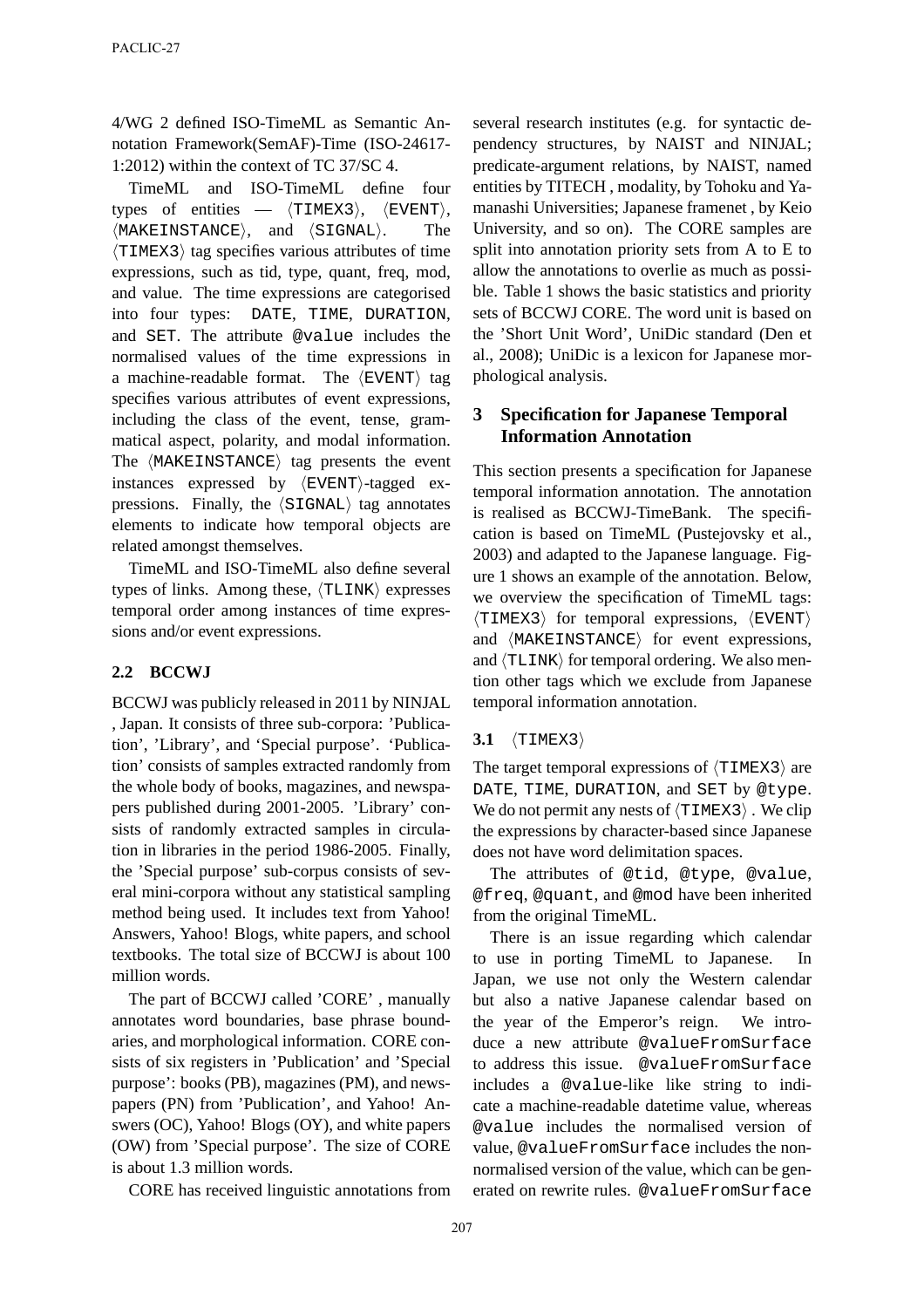#### PN23<sub>-00001</sub> Sample in BCCWJ CORE -

```
<TIMEX3 @value="2002-04-11" @definite="true" @tid="t0"
functionInDocument="CREATION_TIME" type="DATE"/>
<sentence> 地方自治体が<EVENT @class="NULL" @eid="e25">運営する</EVENT>公営地下鉄二十六路線のうち
<TIMEX3 @value="FY2000" @definite="FALSE" @valueFromSurface="FY2000" @tid="t4" @type="DATE">
 二〇〇〇年度</TIMEX3>決算で経常損益が黒字なのは、
札幌市南北線など四路線に<EVENT @class="I_ACTION" @eid="e26">とどまった</EVENT>ことが、公営交通事業協会
が
<TIMEX3 @value="2002-04-10" @definite="true" @valueFromSurface="XXXX-XX-10" @tid="t5"
type="DATE">十日</TIMEX3><EVENT @class="I_ACTION" @eid="e27">まとめた</EVENT>報告書で
<EVENT @class="I_STATE" @eid="e28">分かった</EVENT>。</sentence>
<MAKEINSTANCE @eventID="e26" @eiid="ei26"/>
<MAKEINSTANCE @eventID="e27" @eiid="ei27"/>
<MAKEINSTANCE @eventID="e28" @eiid="ei28"/>
<TLINK @relTypeA="after" @relTypeB="after" @relTypeC="during" @task="DCT"
@timeID="t0" relatedToEventInstance="ei26"/>
<TLINK @relTypeA="after" @relTypeB="after" @relTypeC="after" @task="DCT"
@timeID="t0" @relatedToEventInstance="ei27"/>
<TLINK @relTypeA="after" @relTypeB="after" @relTypeC="after" @task="DCT"
@timeID="t0" @relatedToEventInstance="ei28"/>
<TLINK @relTypeA="vague" @relTypeB="equal" @relTypeC="during" @task="T2E"
@timeID="t4" @relatedToEventInstance="ei26"/>
<TLINK @relTypeA="vague" @relTypeB="before" @relTypeC="before" @task="T2E"
@timeID="t4" @relatedToEventInstance="ei27"/>
<TLINK @relTypeA="vague" @relTypeB="before" @relTypeC="before" @task="T2E"
@timeID="t4" @relatedToEventInstance="ei28"/>
<TLINK @relTypeA="after" @relTypeB="before" @relTypeC="during" @task="T2E"
@timeID="t5" @relatedToEventInstance="ei26"/>
<TLINK @relTypeA="contains" @relTypeB="after" @relTypeC="finishes" @task="T2E"
@timeID="t5" @relatedToEventInstance="ei27"/>
<TLINK @relTypeA="contains" @relTypeB="equal" @relTypeC="before" @task="T2E"
@timeID="t5" @relatedToEventInstance="ei28"/>
<TLINK @relTypeA="vague" @relTypeB="before" @relTypeC="contains" @task="E2E"
eventInstanceID="ei26" @relatedToEventInstance="ei27"/>
<TLINK @relTypeA="before" @relTypeB="before" @relTypeC="before" @task="E2E"
eventInstanceID="ei27" @relatedToEventInstance="ei28"/>
English Translation:
Municipal Transportation Works Association published a report on April 10th. The report shows that only 4 public tube railways (e.g.
Sapporo City Nanboku line) from 26 have a surplus.
```
Figure 1: An Example of Japanese BCCWJ TimeBank annotation

**✒ ✑**

can encode Japanese calendars. For example, ' 平成 25 年' (*the 25th year of the Heisei era*) is encoded in the @valueFromSurface of 'H25' and normalised as the @value of '2013' in the ISO-8601-like format.

The difference between @value and @valueFromSurface shows the use of the normalisation procedure. However, we cannot judge whether the *⟨*TIMEX3*⟩* is fully normalised (fully specified) or under-specified. We introduce another new attribute @definite to indicate whether the  $\langle \text{TIMEX3} \rangle$  is fully-specified 'true' or under-specified 'false'.

#### **3.2** *⟨*EVENT*⟩* **and** *⟨*MAKEINSTANCE*⟩*

Next, we need to annotate the event expressions and instances to link the temporal ordering to *⟨*TIMEX3*⟩*.

The event expression candidates are automatically extracted from the BCCWJ of morphological information. We define long word units with verbs and adjectives  $-4,953$  expressions — as the event expression candidates. First, the candidates are judged by two annotators as to whether the target expression is an event expression or not. If the expression boundaries are not valid, a longer expression covering the candidate is redefined by the annotators. Second, the annotators judge whether the target expres-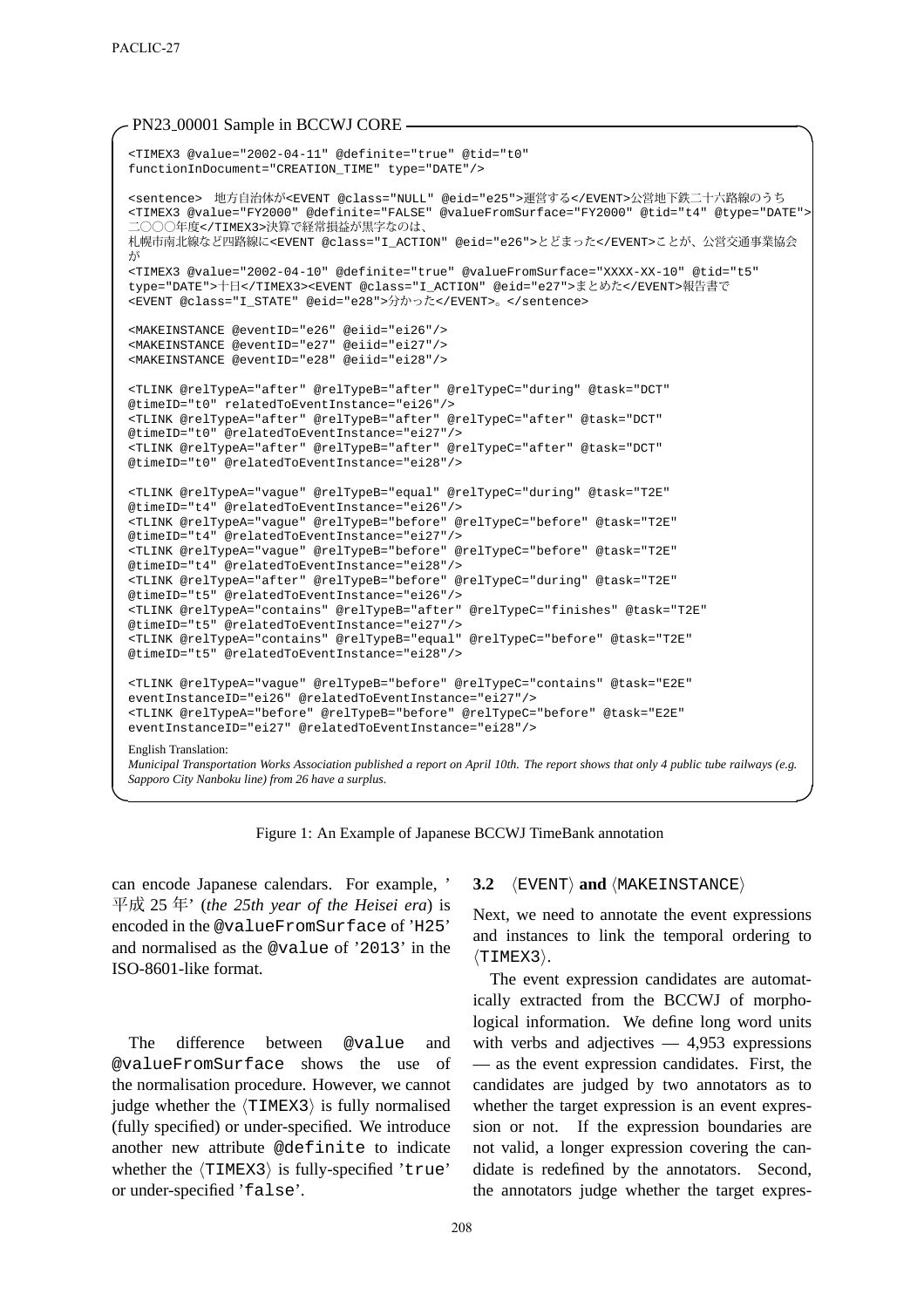| Register       | (Abbr.)   | <b>Priority Set</b> | # of Samples | # of Words |
|----------------|-----------|---------------------|--------------|------------|
| White Paper    | <b>OW</b> | A to D              | 62           | 197,011    |
| <b>Books</b>   | PB        | A to D              | 83           | 204,050    |
| Newspapers     | PN        | A to E              | 340          | 308,504    |
| Yahoo! Answers | OC.       | A to B              | 938          | 93,932     |
| Magazines      | PМ        | A to D              | 86           | 202,268    |
| Yahoo! Blog    | OY        | A to B              | 471          | 92,746     |

Table 1: BCCWJ CORE: Registers and its priority set

sion has any instances on the timeline or not. If an instance is recognised, the annotators define a *⟨*MAKEINSTANCE*⟩* in the corpus. The *⟨*MAKEINSTANCE*⟩* is a stand-off from the event expression, but is linked on the *⟨*EVENT*⟩* tag by the @eid attribute. Third, the annotators annotate the @class attribute on the *⟨*EVENT*⟩*. @class attributes are nine: seven for event instances (OCCURRENCE, REPORTING, PERCEPTION, ASPECTUAL, I ACTION, I STATE, STATE) and two for non-instances (NULL and NONE). The difference between NULL and NONE is that the former is applied by *⟨*EVENT*⟩* annotators and the latter by *⟨*TLINK*⟩* annotators below. The instances are doubly checked by both *⟨*EVENT*⟩* and *⟨*TLINK*⟩* annotators. <sup>2</sup>

- *•* OCCURRENCE: Event expressions without event arguments describing something that happens or occurs in the world (the argument event). Most event expressions belong to this class.
- *•* REPORTING: Event expressions with an event argument describing the action of an animate actor declaring, narrating, or informing about the argument event.
- *•* PERCEPTION: Event expressions with an event argument describing the physical perception of the argument event.
- *•* ASPECTUAL: Event expressions with an event argument describing some aspectuality of the argument event.
- *•* I ACTION: Intensional action expressions with an event argument describing an action

or situation to introduce the argument event, from which we can infer something given its relation with the I ACTION.

- **I\_STATE:** Intensional state expressions with an event argument referring to an alternative or possible world.
- *•* STATE: State expressions in the timeline. We only annotate when an instance is introduced and becomes an argument of the other event expressions.
- *•* NULL, NONE: Non-instance expressions.

The annotator discriminates whether the target is an event or a state (STATE). Then, he or she judges whether the target has any event argument or not (OCCURRENCE). Finally, he or she categorises any target with an event argument into one of the five categories of REPORTING, PERCEPTION, ASPECTUAL, I ACTION, and **I\_STATE.** 

The two annotators and two supervisors defined a detailed linguistic annotation specification employing some Japanese language tests based on linguistic research (Kudo, 1995; Kudo, 2004; Nakamura, 2001). The two annotators are trained by the specification until the agreement rate reaches 75%.

### **3.3** *⟨*TLINK*⟩*

*⟨*TLINK*⟩* defines the temporal ordering of temporal information expressions and event expressions. We use a variant of Allen's interval algebra as *⟨*TLINK*⟩* labels; there are 13 labels for temporal ordering and three for event-subevent relations. We also have one label 'vague' for underspecified relations. Figure 2 shows the  $13 + 3$  labels. The three underlined labels — 'is included', 'identity', and 'include' — are event-subevent versions of 'during', 'equal' and 'contains', respectively. Strictly, we can also define event-subevent

<sup>2</sup>Though the original TimeML defines 7 @class attributes on non instance event expressions, we do not define it. This is because our main research objective is annotating temporal ordering on the event instances.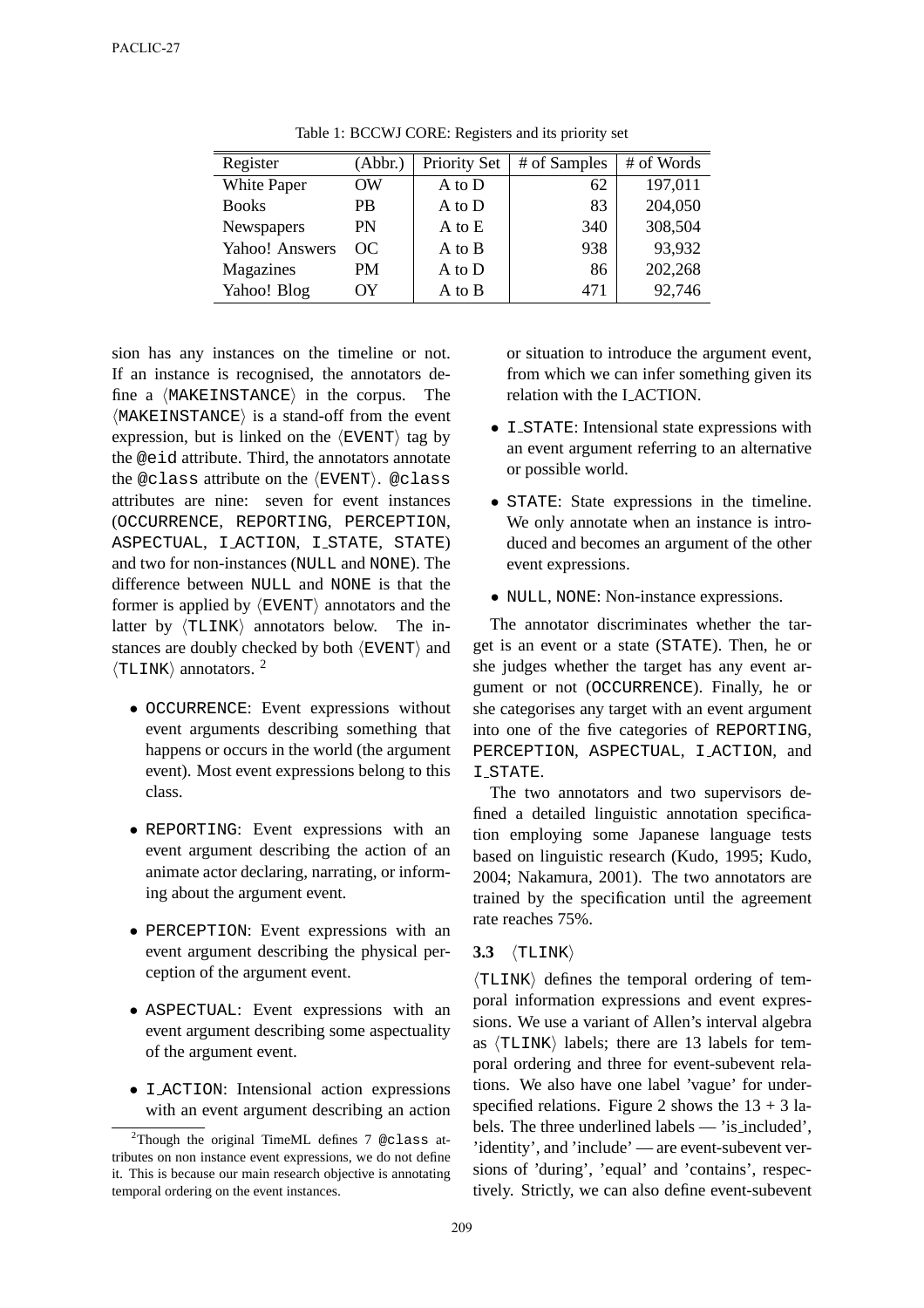

Figure 2: *⟨*TLINK*⟩* : Labels

versions of 'finishes', 'started-by', 'starts', and 'finished-by'. However, we did not define these, because they are rare and because TimeML did not define them.

*⟨*TLINK*⟩* annotators are different from *⟨*EVENT*⟩* and *⟨*MAKEINSTANCE*⟩* annotators. Three annotators annotate the *⟨*TLINK*⟩* labels on part of pairs among *⟨*TIMEX3*⟩* and *⟨*MAKEINSTANCE*⟩*. The number of *⟨*TLINK*⟩* candidates are square of the number of *⟨*TIMEX3*⟩* and *⟨*MAKEINSTANCE*⟩*. It is hard to check all possible pairs in the documents; therefore, we limit the target pairs to the following four types of relations:

- *•* 'DCT': relations between a *⟨*TIMEX3*⟩* of document creation time (DCT) and an event instance;
- *•* 'T2E': relations between a *⟨*TIMEX3*⟩* (non DCT) and an event instance within one sentence;
- *•* 'E2E': relations between two consecutive event instances; and
- 'MAT': relations between two consecutive matrix verbs of event instances.

If the relation is between two different possible worlds, we use the label 'vague'. When we

regard the 'vague' relations as disjoint links , the connected subgraph indicates the different possible worlds.

The value of *⟨*TIMEX3*⟩* is regarded not as a time point but as a time interval. The event instance of a punctual verb is regarded as a time point occurrence, whereas the other event instances are regarded as time interval occurrences.

### **3.4 Other Tags in the original ISO-TimeML**

In the original TimeML, *⟨*SIGNAL*⟩*, *⟨*SLINK*⟩* , and *⟨*ALINK*⟩* are defined. *⟨*SIGNAL*⟩* is used with some temporal prepositions and conjunctions in English, *⟨*SLINK*⟩* is used for subordination relations, and *⟨*ALINK*⟩* is used for non-constituent aspectual relations. Currently, we are not using these with the BCCWJ-TimeBank.

# **4 BCCWJ-TimeBank**

This section presents basic statistics on BCCWJ-TimeBank, the Japanese corpus annotated for temporal information. We also consider the annotation environment of BCCWJ-TimeBank.

### **4.1** *⟨*TIMEX3*⟩*

We use XML Editor oXygen <sup>3</sup> for *⟨*TIMEX3*⟩* annotation. We define DTD for BCCWJ-TimeBank.

<sup>3</sup>http://www.oxygenxml.com/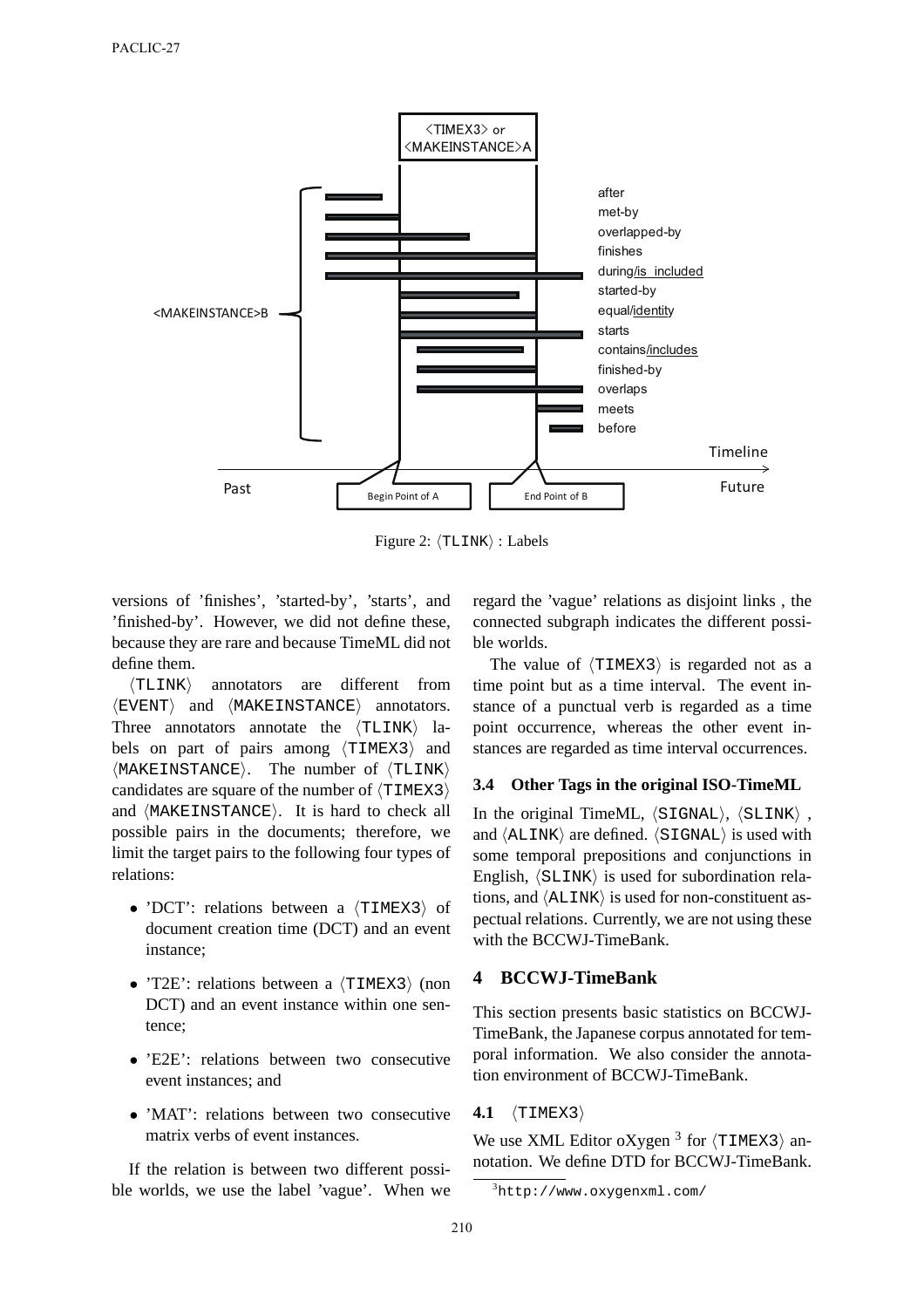The DTD enables us to use the machine-aided (in terms of, XML validation, a completion mechanism, and so on) environment of oXygen. An annotator performs inline annotation on the original text corpus. We introduce a pair-programminglike method in which a display is shared by an annotator and supervisor. Though the method is stressful for both annotator and supervisor, the data becomes more consistent and annotation errors are reduced.

Table 2 shows annotation target samples for *⟨*TIMEX3*⟩*. The column 'W/TIMEX' shows the number of samples or sentences which include at least one temporal information expression. Some samples in the registers OW (white paper), OC (Yahoo! Answers), and OY (Yahoo! Blogs) do not include any temporal information expressions.

Table 3 shows the basic statistics of *⟨*TIMEX3*⟩* annotations. The table shows the number of *⟨*TIMEX3*⟩* by @type and @definite and the relation of *{*@value and @valueFromSurface*}*. @type has four labels: DATE, TIME, DURATION, and SET. We exclude document creation time (DCT), which is given in corpus metadata, from the statistics. Then, we analyse the statistics on the basis of two perspectives. The first is whether @definite is 'true' or 'false', in other words, whether the temporal information expression is fully specified or under-specified. The former can be mapped on the timeline, while the latter cannot. The other perspective is whether @value and @valueFromSurface are identical ('=') or not  $(\neq)$ . The former have undergone some normalisation procedure from the annotators, while the latter have not.

A total of 5,297 temporal information expressions are annotated in the corpus. Of those, 1,639 (30%) are fully specified expressions without any normalisation procedures applied. 2,023 (37%) of that can be normalised by contextual information, and 1,875 (34%) cannot. The third group need more external information to be normalised.

In the 'DATE' expressions, most of the fullyspecified expressions(@definite 'true'; 61%) have had manual normalisation performed (@value  $\neq$  @valueFromSurface:50%). This fact shows that the normalisation procedure is important for temporal information processing. The normalisation includes conversion from Japanese to western calendar, conversion from 2-

| Table 4: $\langle$ TIMEX3 $\rangle$ : Statistics in PN (A) |  |  |  |  |  |
|------------------------------------------------------------|--|--|--|--|--|
|------------------------------------------------------------|--|--|--|--|--|

| (TIMEX3)@type   |       |
|-----------------|-------|
| DCT (DATE)      | 54    |
| <b>DATE</b>     | 727   |
| <b>TIME</b>     | 107   |
| <b>DURATION</b> | 291   |
| <b>SET</b>      | 19    |
| ALL.            | 1,198 |

| $\langle$ EVENT $\rangle$ @class | Count   |
|----------------------------------|---------|
| non-instance                     | (1,129) |
| NULL                             | 1,114   |
| NONE                             | 15      |
| event instance w/o event arg     | (2,352) |
| OCCURRENCE                       | 2,352   |
| event instance w/ event arg      | (1,291) |
| REPORTING                        | 126     |
| PERCEPTION                       | 27      |
| ASPECTUAL                        | 63      |
| I ACTION                         | 880     |
| <b>I_STATE</b>                   | 195     |
| state instance                   | (181)   |
| STATE                            | 181     |
|                                  |         |

digit to 4-digit western calendar, and completion year (taken from document creation time).

In the 'TIME' expressions, most fully specified expressions have had manual normalisation performed. The normalisation includes completion date (from document creation time) and resolution of a.m./p.m. ambiguity.

In the 'DURATION' and 'SET' expressions, @definite 'true' means that the length of the temporal region on the timeline can be uniquely determined. When we map on the timeline, we need *⟨*TLINK*⟩* information with 'DATE' or 'TIME' expressions or event expressions.

Note that we reduce the annotation target samples of *⟨*EVENT*⟩* , *⟨*MAKEINSTANCE*⟩* , and *⟨*TLINK*⟩* PN register (A) — 54 samples. The reason is that only the PN (newspaper) sample has date-level document creation time information as metadata. Table 4 shows the statistics of *⟨*TIMEX3*⟩* in PN (A) samples.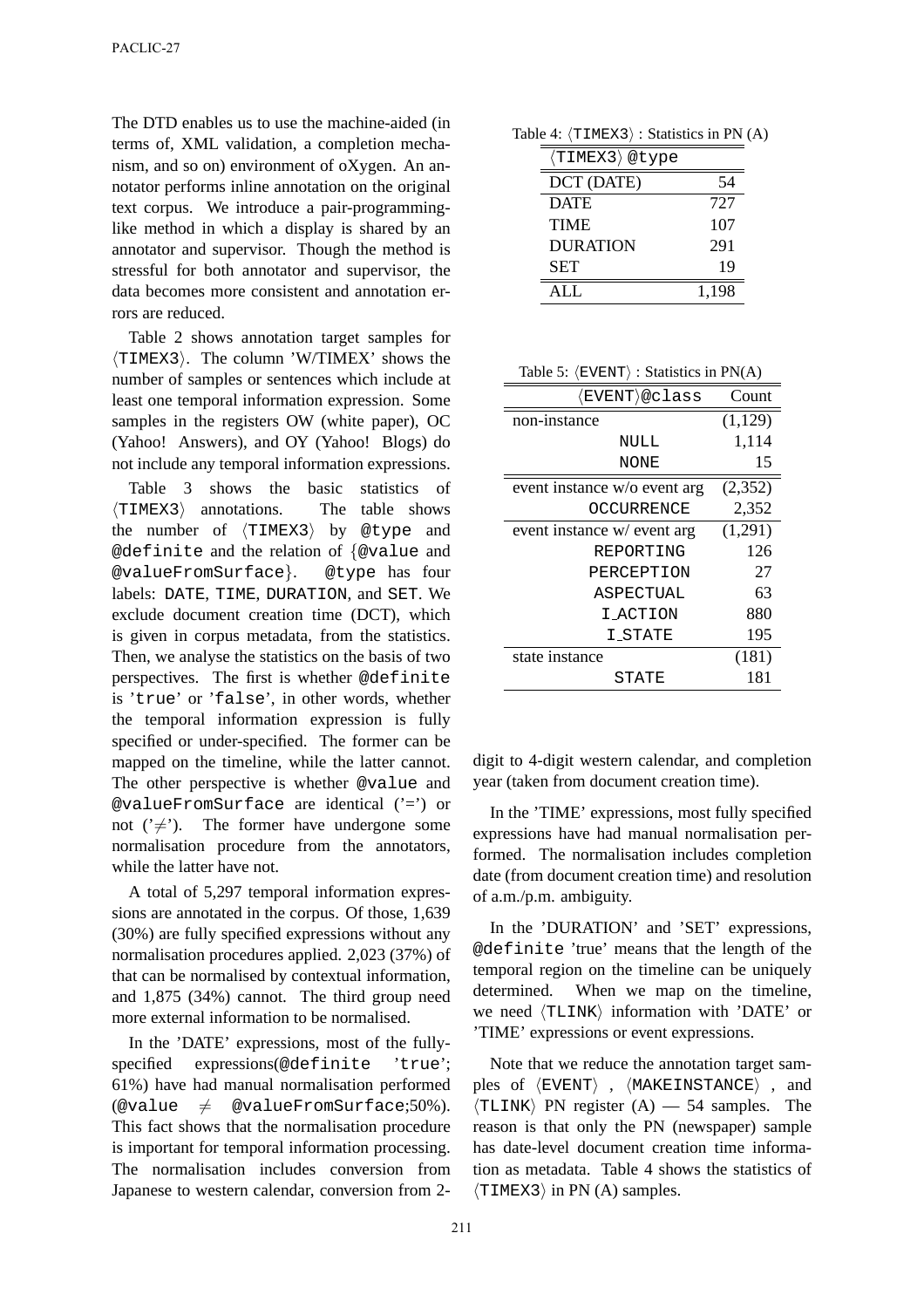| Register  |       | # of Samples |         |           |       | # of Sentences | # of Words |         |
|-----------|-------|--------------|---------|-----------|-------|----------------|------------|---------|
|           |       | ALL          | W/TIMEX |           | ALL   |                | W/ TIMEX   | ALL     |
| OW        | (A)   | 17           | 16      | $(94\%)$  | 1,439 | 405            | (28%)      | 58,336  |
| <b>PB</b> | (A)   | 25           | 25      | $(100\%)$ | 2,568 | 289            | $(11\%)$   | 57,929  |
| PN        | (A,B) | 110          | 110     | $(100\%)$ | 5,582 | 1,562          | (28%)      | 116,834 |
| OC.       | (A)   | 518          | 250     | (48%)     | 3,479 | 488            | $(14\%)$   | 60,086  |
| PM        | (A)   | 23           | 23      | $(100\%)$ | 3,066 | 413            | (13%)      | 59,372  |
| OY        | (A)   | 257          | 198     | (77%)     | 3,986 | 765            | (19%)      | 63,459  |

Table 2: *⟨*TIMEX3*⟩* : Annotation target samples

Table 3: *⟨*TIMEX3*⟩* : @type *×* @definite *× {*@value , @valueFromSurface*}*

| @definite         | true (fully-specified) |          |       |          |       |          |      | false (under-specified) |      |          |     |       |  |
|-------------------|------------------------|----------|-------|----------|-------|----------|------|-------------------------|------|----------|-----|-------|--|
| @value and        | all                    |          | ≠     |          |       | all      |      |                         |      | ≠        |     |       |  |
| @valueFromSurface |                        |          |       |          |       |          |      |                         |      |          |     |       |  |
| <b>DATE</b>       | 2.214                  | (61%)    | 381   | $(10\%)$ | 1,833 | $(50\%)$ | .438 | (39%)                   | .275 | (35%)    | 163 | (4%)  |  |
| <b>TIME</b>       | 188                    | (37%)    |       | $(0\%)$  | 187   | (37%)    | 315  | (63%)                   | 239  | (48%)    | 76  | (15%) |  |
| <b>DURATION</b>   | .129                   | (92% )   | 1.128 | (92%)    |       | $(0\%)$  | 99   | (8%)                    | 99   | $(8\%)$  | 0   |       |  |
| <b>SET</b>        | 131                    | (85%)    | 129   | (84%)    | ∸     | $1\%$    | 23   | $15\%)$                 | 22   | (14%)    |     | (1%)  |  |
| ALL               | 3.662                  | $(66\%)$ | . 639 | $(30\%)$ | 2.023 | (37%)    | .875 | (34%)                   | .635 | $(30\%)$ | 240 | (4%)  |  |

### **4.2** *⟨*EVENT*⟩* **and** *⟨*MAKEINSTANCE*⟩*

We annotate *⟨*EVENT*⟩* and *⟨*MAKEINSTANCE*⟩* tags only on PN register (A). Table 5 shows the statistics of *⟨*EVENT*⟩* tags by @class. Event instances by *⟨*MAKEINSTANCE*⟩* are defined on the last seven @class in the tables. The number of *⟨*MAKEINSTANCE*⟩* is 3,839.

#### **4.3** *⟨*TLINK*⟩*

The three annotators are independently trained for *⟨*TLINK*⟩* annotation. The annotation is performed on four types of relations: 'DCT', 'T2E', 'E2E', and 'MATRIX'.

Table 6 shows annotation agreement among the 13+3+1 labels by three annotations and relation types. The three *∩*-connected numbers are the label counts by each of the three annotators. The right number after  $i = i$  is the agreed count.

The agreed counts for 'after', 'during', 'contains', and 'before' are higher than the others. These relations do not exhibit boundary matching between the two time intervals. The relation 'equal' is the most frequent of those that do include interval boundary matching. Other relations are infrequent and show low agreement count among the three annotators. These findings show that a judgment of interval boundary matching is rare among and difficult for human annotators.

The relation 'vague' was agreed on 314 times by the three annotators. This fact shows that the discrimination of possible worlds might be doable

by annotation.

Table 7 shows agreement rates by relation type across the three evaluation schemata. We define the schemata as follows: 'Label 13+3+1' is the most fine-grained evaluation schema; in it, all 13+3+1 relations are discriminated. 'Label 13+1' is a schema without event-subevent discrimination, in which 'is included', 'identity', and 'includes' are regarded in the same light as 'during', 'equals', and 'contains', respectively. 'Label 5+1' is a TempEval-like schema in which 13+3+1 relations are generalised into 5+1 relations: 'BEFORE', 'BEFORE-OR-OVERLAP', 'OVERLAP', 'OVERLAP-OR-AFTER', 'AFTER', and 'VAGUE'.

The agreement rate across all relations is 65.3% (Cohen's kappa 0.733) using the most fine-grained evaluation schema (Label 13+3+1). We perform *⟨*TLINK*⟩* annotations on fixed relation pairs of four types. TimeBank 1.2 jointly performs *⟨*TLINK*⟩* annotations without fixing relation pairs. In this method, the *⟨*TLINK*⟩* relation agreement rate is 77% and the relation pairs agreement 55%. We believe that the BCCWJ-TimeBank *⟨*TLINK*⟩* relation agreement rate is in no way inferior to that of TimeBank 1.2. Among the four relation types, the agreement rate of 'DCT' is the highest and that of 'T2E' second-highest. The relation between a temporal information expression and an event instance is easier than the relation between two event instances. This is because the interval of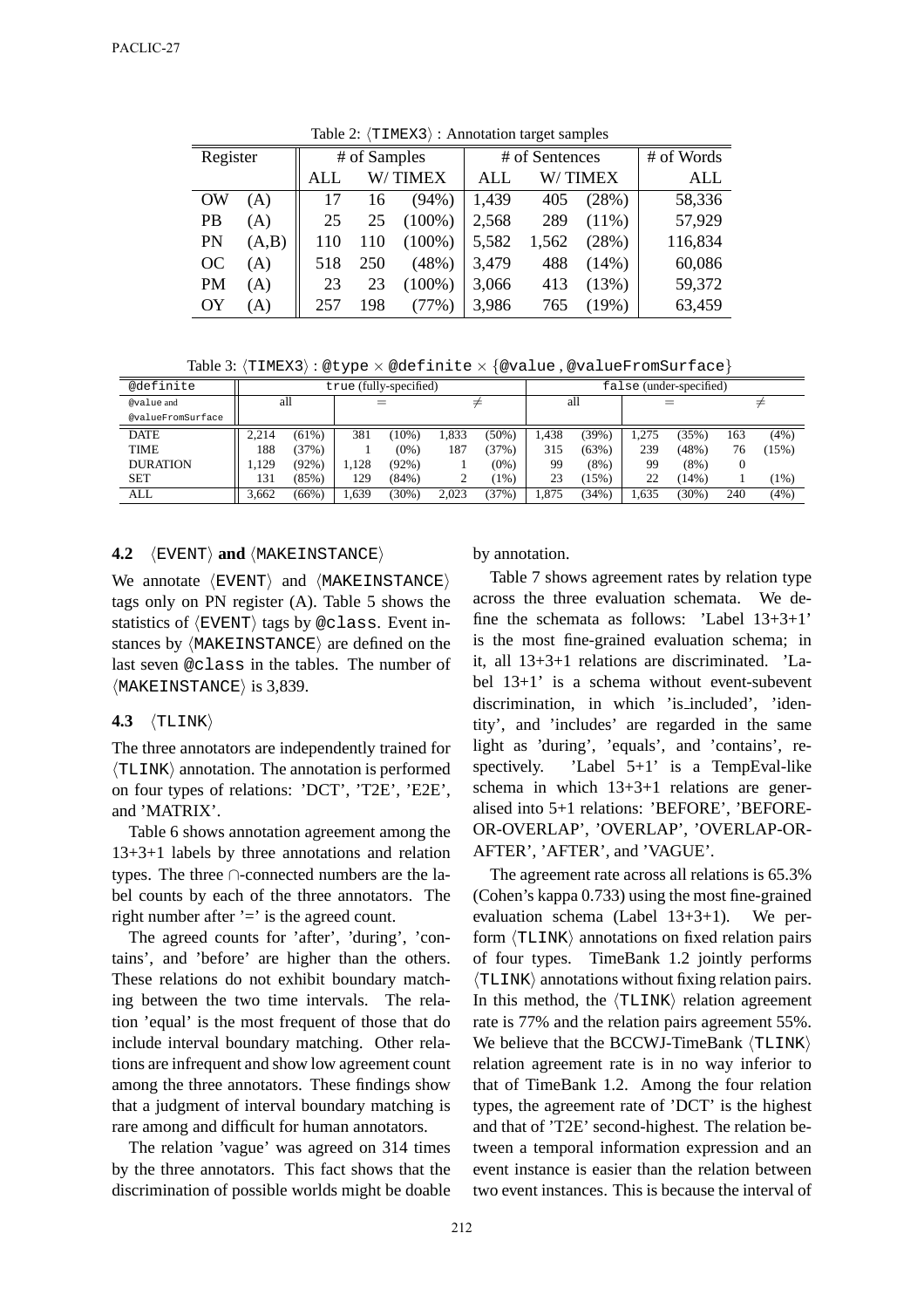| Relation types | <b>DCT</b>                                                       | T <sub>2</sub> E              | E2E                               | <b>MATRIX</b>                | All                                   |  |  |  |  |  |
|----------------|------------------------------------------------------------------|-------------------------------|-----------------------------------|------------------------------|---------------------------------------|--|--|--|--|--|
| Count          | 3.839                                                            | 2.188                         | 2.972                             | 1.245                        | 10.244                                |  |  |  |  |  |
| after          | $2,352 \cap 2,326 \cap 2,133=1,961$                              | 39604410432=315               | $627 \cap 631 \cap 639 = 432$     | 29202840277=198              | $3.667 \cap 3.682 \cap 3.481 = 2.906$ |  |  |  |  |  |
| met-by         | $0 \cap 0 \cap 0 = 0$                                            | $5 \cap 10 \cap 2 = 2$        | $18 \cap 12 \cap 3 = 2$           | $7 \cap 3 \cap 2 = 1$        | $30 \cap 25 \cap 7 = 5$               |  |  |  |  |  |
| overlapped-by  | $11 \cap 5 \cap 4 = 2$                                           | 59∩52∩42=20                   | $3 \cap 3 \cap 2 = 0$             | $0 \cap 0 \cap 1 = 0$        | 73∩60∩49=22                           |  |  |  |  |  |
| finishes       | $2 \cap 8 \cap 1 = 0$                                            | $10 \cap 1 \cap 11 = 0$       | $5 \cap 8 \cap 5 = 1$             | $1 \cap 0 \cap 0 = 0$        | $18 \cap 17 \cap 17 = 1$              |  |  |  |  |  |
| during         | $449 \cap 424 \cap 650 = 217$                                    | $105 \cap 100 \cap 113 = 62$  | $206 \cap 139 \cap 225 = 67$      | $112 \cap 86 \cap 134 = 43$  | 872074901,122=389                     |  |  |  |  |  |
| started-by     | $1 \cap 0 \cap 0 = 0$                                            | $9 \cap 2 \cap 8 = 0$         | $3 \cap 14 \cap 6 = 2$            | $0 \cap 3 \cap 0 = 0$        | $13 \cap 19 \cap 14 = 2$              |  |  |  |  |  |
| equal          | $1 \cap 17 \cap 0 = 0$                                           | $37 \cap 70 \cap 51 = 19$     | $263 \cap 412 \cap 307 = 154$     | $62 \cap 140 \cap 90 = 29$   | 36306390448=202                       |  |  |  |  |  |
| starts         | $2 \cap 0 \cap 0 = 0$                                            | $30 \cap 9 \cap 14 = 2$       | $6 \cap 16 \cap 2 = 0$            | $0 \cap 1 \cap 1 = 0$        | $38 \cap 26 \cap 17 = 2$              |  |  |  |  |  |
| contains       | $164 \cap 85 \cap 144 = 63$                                      | 83008530868=671               | 299∩292∩344=117                   | 148∩152∩188=64               | 1,441∩1,382∩1,544=915                 |  |  |  |  |  |
| finished-by    | $0 \cap 0 \cap 0 = 0$                                            | $3 \cap 3 \cap 0 = 0$         | $6 \cap 7 \cap 6 = 0$             | $1 \cap 3 \cap 0 = 0$        | $10 \cap 13 \cap 6 = 0$               |  |  |  |  |  |
| overlaps       | $2 \cap 2 \cap 4 = 1$                                            | $75 \cap 84 \cap 70 = 32$     | $602705=0$                        | $1 \cap 4 \cap 3 = 0$        | 84∩117∩82=33                          |  |  |  |  |  |
| meets          | $1 \cap 13 \cap 0 = 0$                                           | $25 \cap 26 \cap 2=2$         | 88∩88∩32=22                       | $9 \cap 15 \cap 0 = 0$       | $123 \cap 142 \cap 34 = 24$           |  |  |  |  |  |
| before         | 739∩767∩746=572                                                  | 389 360 383 = 288             | $1.058 \cap 994 \cap 1.098 = 713$ | 41804360422=294              | $2,604 \cap 2,557 \cap 2,649 = 1,867$ |  |  |  |  |  |
| is_included    | $0 \cap 0 \cap 0 = 0$                                            | $0 \cap 0 \cap 0 = 0$         | $19 \cap 2 \cap 6 = 1$            | $6 \cap 0 \cap 1 = 0$        | $25 \cap 2 \cap 7 = 1$                |  |  |  |  |  |
| identity       | $0 \cap 0 \cap 0 = 0$                                            | $0 \cap 0 \cap 1 = 0$         | $11 \cap 7 \cap 24 = 2$           | $16 \cap 5 \cap 15 = 2$      | $27 \cap 12 \cap 40 = 4$              |  |  |  |  |  |
| includes       | $0 \cap 0 \cap 0 = 0$                                            | $0 \cap 0 \cap 0 = 0$         | $27 \cap 10 \cap 2 = 1$           | $18 \cap 2 \cap 0 = 0$       | $45 \cap 12 \cap 2 = 1$               |  |  |  |  |  |
| vague          | $115 \cap 191 \cap 157 = 38$                                     | $212 \cap 177 \cap 191 = 100$ | $327 \cap 309 \cap 265 = 128$     | $154 \cap 111 \cap 111 = 48$ | 80807880724=314                       |  |  |  |  |  |
|                | Annotator A $\cap$ Annotator B $\cap$ Annotator C = Agreed count |                               |                                   |                              |                                       |  |  |  |  |  |

Table 6: *⟨*TLINK*⟩* : Annotation agreement by Annotator *×* Label *×* Relation type

Table 7:  $\langle \text{TLINK} \rangle$ : Annotation agreement by Relation type across three evaluation schemata

| <b>Relation types</b> | DCT.        | T2E         | E2E.                                                   | <b>MATRIX</b> | ALL.                      |
|-----------------------|-------------|-------------|--------------------------------------------------------|---------------|---------------------------|
| Count                 | 3.839       | 2.188       | 2.972                                                  | 1.245         | 10,244                    |
| Label $13+3+1$        | 0.743(2854) | 0.691(1513) | 0.552(1642)                                            | 0.545(679)    | $\mid$ 0.653(6688)        |
| Label $13+1$          | 0.743(2854) |             | $0.691(1513)$ $0.561(1667)$ $0.560(697)$ $0.657(6731)$ |               |                           |
| Label $5+1$           | 0.748(2873) | 0.734(1605) | 0.627(1862)                                            | 0.623(776)    | $\vert 0.695(7116) \vert$ |
|                       |             |             |                                                        |               |                           |

Agreement rate(Agreed count)

the temporal information expression is more easily defined on the timeline than the interval of the event instance is. Under the relaxed relation evaluation schema, the agreement rates of 'E2E' and 'MATRIX' increase. This means that while interval boundary matching in these event instances is hard for the annotators to agree upon, interval anteroposterior relations can be agreed on.

Finally, table 8 shows agreement by two entity types: DCT and TIMEX of *⟨*EVENT*⟩*@class. Relations with STATE tend to show low agreement rates, and relations between DCT/TIMEX and STATE are lower than relations between DCT/TIMEX and other event instances. This is because recognition of the time interval boundaries of state expressions is difficult for the annotators. In event instances with event arguments, relations with REPORTING, I ACTION tend to show high agreement rates than averages.

### **5 Conclusions**

This paper presents a temporal informationannotated Japanese specification and corpus. We adapt the temporal information annotation specification of the original TimeML and ISO-TimeML to the Japanese languages in several layers: *⟨*TIMEX3*⟩*, *⟨*EVENT*⟩*, *⟨*MAKEINSTANCE*⟩*, and *⟨*TLINK*⟩*. We construct BCCWJ-TimeBank as the

realisation of the specification. Achieved temporal ordering agreement rates are 65.3%.

As ongoing research, we will continue to look into machine-learning-based temporal ordering estimation. In English temporal ordering, the tense and aspect information in *⟨*MAKEINSTANCE*⟩* are important features. However, in Japanese temporal ordering, the morphologically overt information is '  $\delta$  (-ru)' vs '  $\hbar$  (ta)' for non-past and past tense and '  $\leq$  (-ru)' vs ' ている (-teiru)' for limited aspect. We will report the results of this temporal ordering estimation.

Further, as future research, we intend to take advantage of BCCWJ's status as the first balanced large-scale shared corpus of Japanese and analyse our annotation as compared to the syntactic and semantic annotations conducted on BCCWJ by several Japanese research institutes, as mentioned in section 2.2. Since Japanese is a modality-rich language, the modality annotations by these other institutes will be important for temporal ordering.

#### **Acknowledgements**

### **References**

Y. Den, J. Nakamura, T. Ogiso, and H. Ogura. 2008. A proper approach to Japanese morphological analysis: Dictionary, model, and evalua-